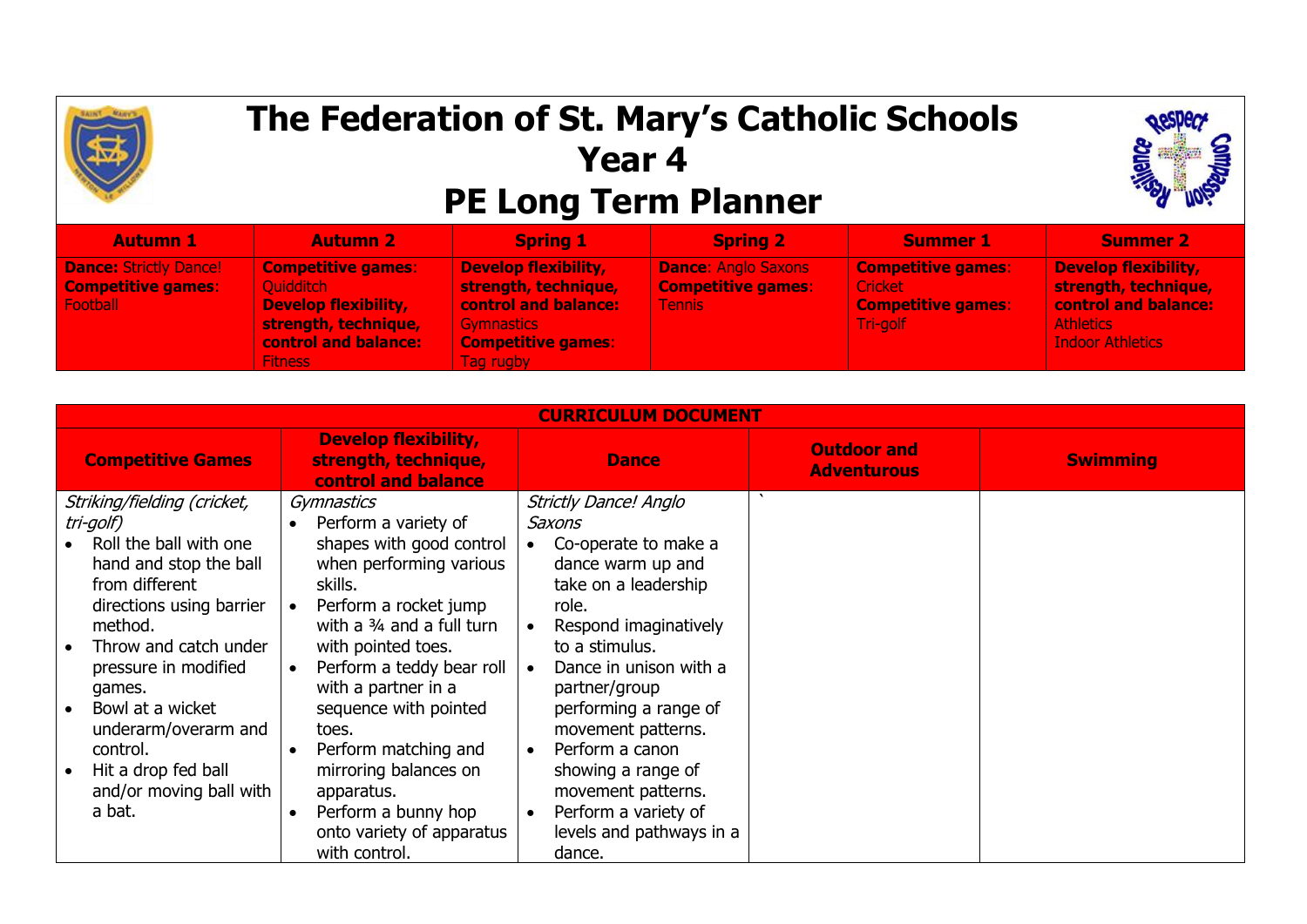| Hopscotch across the<br>Play a game<br>$\bullet$<br>floor to develop hurdle<br>communicating as a<br>team.<br>step.<br>Hold a golf club<br>Perform a short<br>$\bullet$<br>$\bullet$<br>sequence on mats<br>appropriately.<br>showing levels, control<br>Stand appropriately for<br>and pointed toes. |
|-------------------------------------------------------------------------------------------------------------------------------------------------------------------------------------------------------------------------------------------------------------------------------------------------------|
|                                                                                                                                                                                                                                                                                                       |
|                                                                                                                                                                                                                                                                                                       |
|                                                                                                                                                                                                                                                                                                       |
|                                                                                                                                                                                                                                                                                                       |
|                                                                                                                                                                                                                                                                                                       |
|                                                                                                                                                                                                                                                                                                       |
|                                                                                                                                                                                                                                                                                                       |
| putting, chipping and                                                                                                                                                                                                                                                                                 |
| striking a ball.<br><b>Athletics</b>                                                                                                                                                                                                                                                                  |
| Aim a putter and a<br>Perform 'FAST' technique                                                                                                                                                                                                                                                        |
| chipping club.<br>confidently when                                                                                                                                                                                                                                                                    |
| Show control of aim                                                                                                                                                                                                                                                                                   |
| sprinting.<br>and distance when                                                                                                                                                                                                                                                                       |
| Throw a javelin with<br>$\bullet$<br>putting, chipping and                                                                                                                                                                                                                                            |
| height and distance.<br>striking.                                                                                                                                                                                                                                                                     |
| Perform a hop, step and<br>$\bullet$                                                                                                                                                                                                                                                                  |
| jump (standing triple<br>Invasion (football,                                                                                                                                                                                                                                                          |
| jump).<br>quidditch, tag-rugby)                                                                                                                                                                                                                                                                       |
| Develop running for<br>$\bullet$<br>Move body to correct                                                                                                                                                                                                                                              |
| distance, increasing over<br>position to stop and                                                                                                                                                                                                                                                     |
| time.<br>control a ball.                                                                                                                                                                                                                                                                              |
| Pass a relay baton with<br>Pass the ball with                                                                                                                                                                                                                                                         |
| control.<br>inside of feet whilst on                                                                                                                                                                                                                                                                  |
| Run and jump over<br>$\bullet$<br>the move.                                                                                                                                                                                                                                                           |
| hurdles with some speed<br>Dribble the ball using                                                                                                                                                                                                                                                     |
| and control.<br>inside, outside hook                                                                                                                                                                                                                                                                  |
| and drag back                                                                                                                                                                                                                                                                                         |
| <b>Fitness</b><br>beginning to                                                                                                                                                                                                                                                                        |
| Beat personal best<br>accelerate.                                                                                                                                                                                                                                                                     |
| Improve technique<br>Begin to defend making                                                                                                                                                                                                                                                           |
| showing good co-<br>a standing tackle or                                                                                                                                                                                                                                                              |
| ordination<br>intercept a pass.                                                                                                                                                                                                                                                                       |
| Support own body<br>$\bullet$<br>Kick a ball whilst                                                                                                                                                                                                                                                   |
| weight<br>moving past a goal                                                                                                                                                                                                                                                                          |
| Keep good balance<br>$\bullet$<br>keeper with some                                                                                                                                                                                                                                                    |
| Keep good control<br>accuracy.                                                                                                                                                                                                                                                                        |
| Challenge myself<br>Tag a player whilst                                                                                                                                                                                                                                                               |
| moving using tag belts.                                                                                                                                                                                                                                                                               |